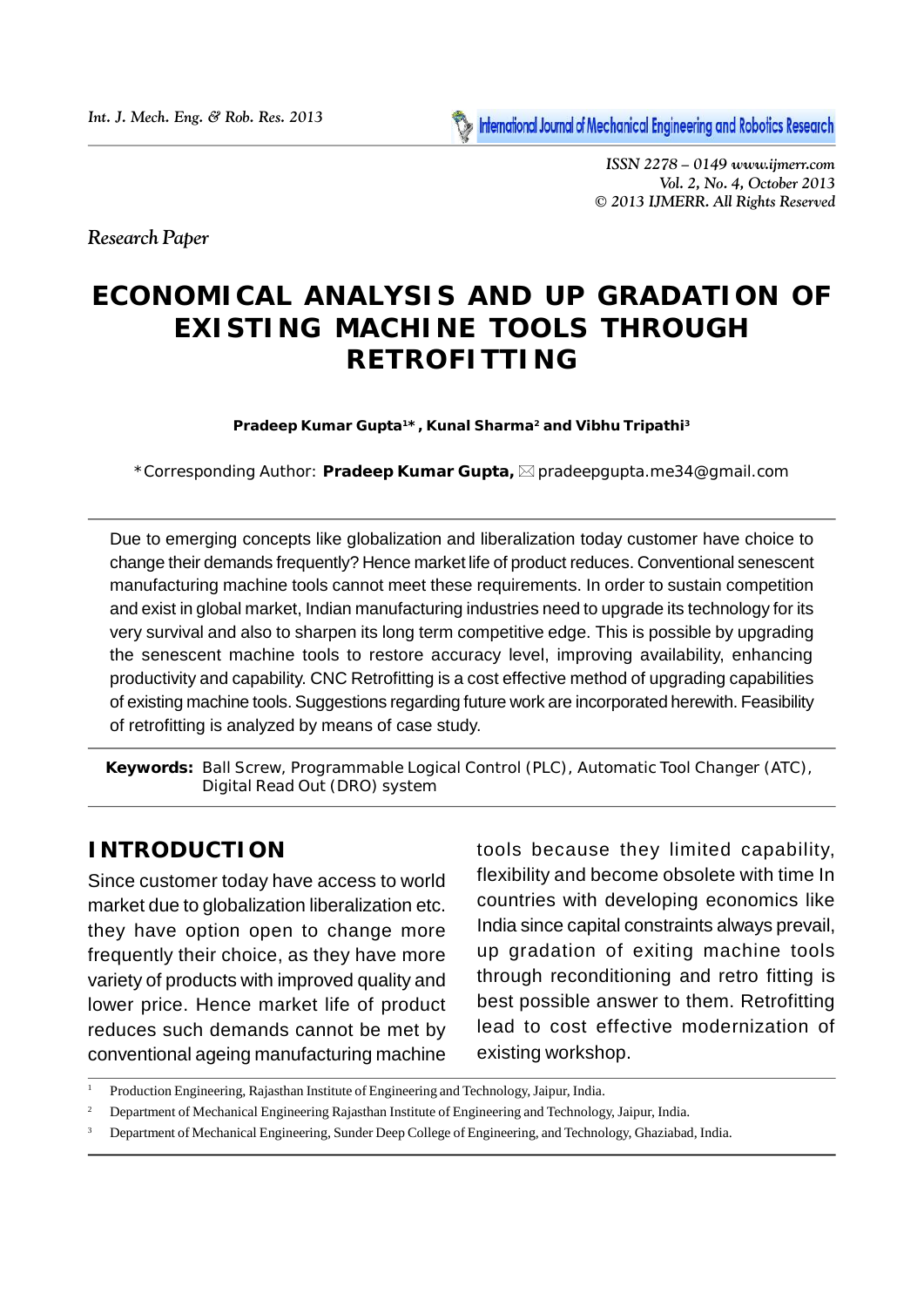## **LITERATURE SURVEY**

Khasgiwala and Basak (1998), "CNC retrofitting of machines for competitive advantage" proceedings of LE. (I) Seminar held in Jabalpur 1998. Outlined that reconditioning of old equipment has a significant role to play in developing countries like India due to prohibitive costs of new equipment, lack of adequate foreign exchange resource for machinery imports and scarcity of capital. Once the life span of a machine is over, its reliability decreases rapidly and planning of spare parts becomes a difficult task. The components have a low residual life and could fail without a warning. Reconditioning or partial repair tends to strengthen certain located areas, but the risk of breakdown in areas not reconditioned continuous to remain Daga "CNC Retrofitting of conventional machines, a cost effective approach for small scale manufacturers", Vision 1994-95, Indian Institute of Industrial Engineers. Outlined that to bring CNC operation into working, it is not necessary to go for a new CNC machine. It can be achieved by incorporating CNC features for example DRO CNC system. PLC's, thirstier drives etc. into exiting senescent conventional machine tool oiling of old equipment has a significant role to play in developing countries like India due to prohibitive costs of new equipment, lack of adequate foreign exchange resource for machinery imports and scarcity.

#### **Idea of Renovation**

Since Sunbeam Auto Pvt. Ltd. has been incepted they have complied so many machine tools and plants Out of these fair no. of machine tools and plants have gone old. Though there are lots many advantages of using new CNC

machines all these machines cannot be discarded and replaced. For any industry 1:1 replacement of machine tools by new CNC machines is not possible one the issue of replacement versus renovation of senescent machine tools, the 4R's approach (Retire, Relegate, Renovation and Replacement) has been thought of.

Renovation of senescent machine tools has a significant role to play in developing economics like India due to following reasons:

- Prohibitive cost of new equipment.
- Lack of adequate foreign exchange resources for machinery import.
- Scarcity of capital.
- Inadequate knowledge and no local support.

#### **CNC Retrofitting**

Today's urgent need to modernize conventional machine tools and acute difficulties being faced by industries regarding availability of large capital are contradicting each other. High prices for new large and medium size CNC machines make it difficult for and user to reap the benefits of CNC technology. In this context one via media to introduce CNC technology is though retrofitting.

The process involves addition of new system or module to enhance the capability of existing machine. The purpose is therefore to upgrade the conventional senescent machine tool. CNC retrofitting will find a place today industry due to following reasons:

• Cost effective monetization of existing workshop.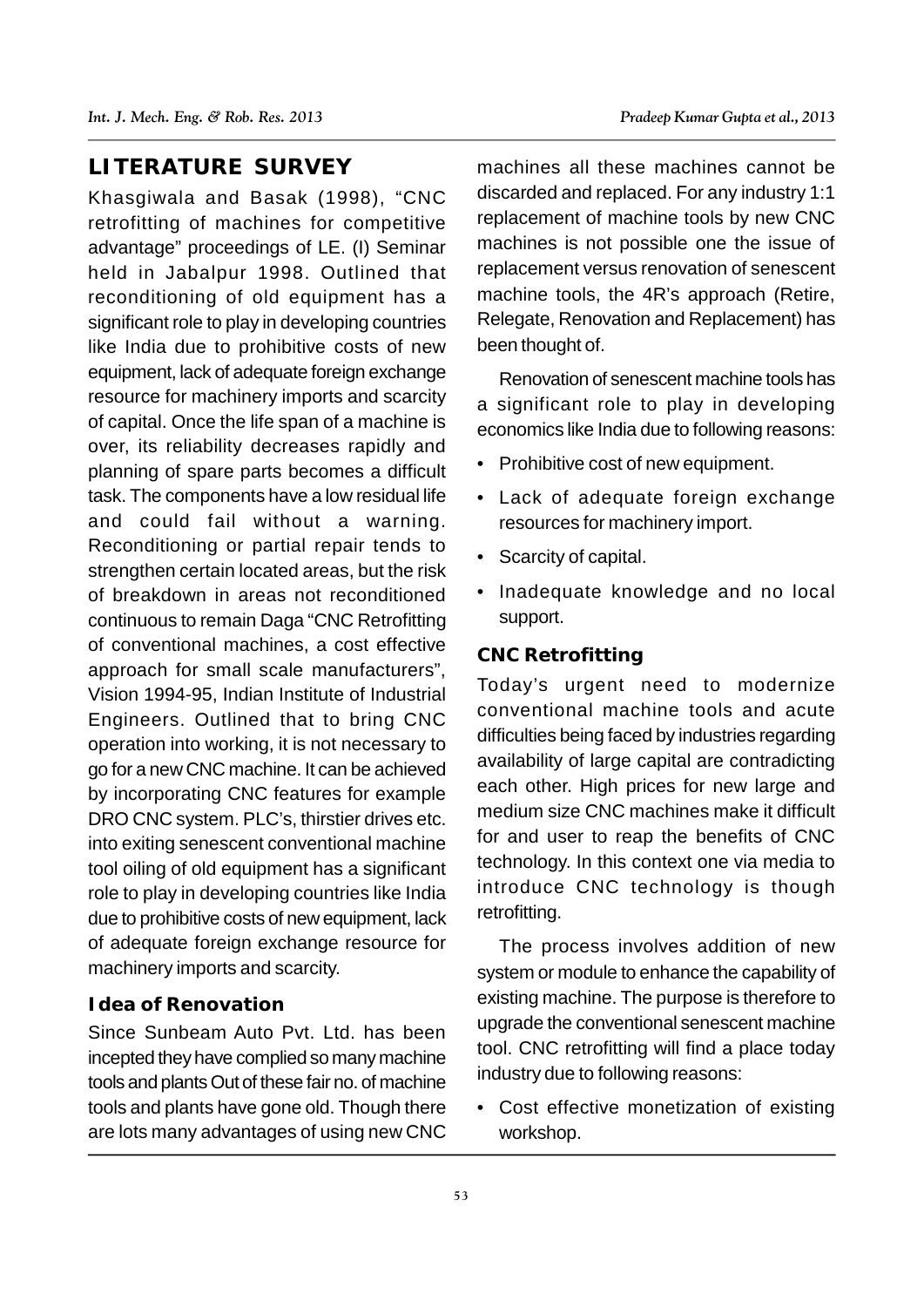• Large size senescent machine tools, large in number which cannot be discarded.

Retrofitting is a stepping stone to a full fledge CNC technology.



#### **Reconditioning**

Reconditioning of equipment may be defined as a planned systematic engineering actively designed to restore the equipment to its original sound performance condition. It is a practical exercise intended to bring back the equipment work out after long use to its original reliability and performance state. This process involves repairs to certain problematic areas in the machine, like grinding and scrapping of guide ways to remove slackness due to wear and replacement of certain parts depending upon the intended performance of the machine.

#### **Need of Reconditioning**

Reconditioning of old equipment has a significant role to play in developing countries like India due to prohibitive costs of new equipment, lack of adequate foreign exchange resource for machinery imports and scarcity of capital. Once the life span of a machine is over, its reliability decreases rapidly and planning of spare parts becomes a difficult task. The components have a low residual life and could fail without a warning.

Reconditioning or partial repair tends to strengthen certain located areas, but the risk of breakdown in areas not reconditioned continuous to remain. The power in the machine is limited to the weakest component and the reliability of the machine is defined by the most unreliable mechanism in the equipment and reconditioning or partial parts tend to postpone the problems for future period.

## **MATERIALS AND RESULTS**

Economic comparison for machine performance calculation.

Number of working hours/year

- $=(2 \times 8) \times 6 \times 50$
- $= 4800$  hrs

 $I =$  interest rate = 20% per annum.

 $S = S$ alvage value = 0.1 x capital cost

Interest taken as 20% per annum.

| Table 1: Case Study |                        |                                                |                                 |  |  |
|---------------------|------------------------|------------------------------------------------|---------------------------------|--|--|
|                     | <b>Initial</b><br>Cost | Annual<br><b>Maintenance</b><br>and Other Cost | <b>Hourly</b><br>Labour<br>Cost |  |  |
| 16 C Conv.          | 18 lakhs               | Rs. 2.1 lakhs                                  | <b>Rs. 80</b>                   |  |  |
| Upgraded CNC        | 45 lakhs               | Rs. 2.4 lakhs                                  | Rs. 80                          |  |  |
| New CNC             | 90 lakhs               | Rs. 5.0 lakhs                                  | Rs. 80                          |  |  |

#### **Conventional Turret Lathe**

- 1. Depreciation  $\frac{C-S}{Y} = \frac{18-1.8}{10} = 1.62$  lakhs  $Y = 10$   $10$  $\frac{C-S}{V} = \frac{18-1.8}{10} = 1.62$  lakhs
- 2. Interest/annum =  $\left[\left\langle \left(\frac{-2}{2}\right)^{+\frac{1}{2}}\right\rangle^{X}I\right]$ de la construcción de la construcción de la construcción de la construcción de la construcción de la construcción de la construcción de la construcción de la construcción de la construcción de la construcción de la constru  $\left[ (C-S)$   $\right]$   $\left[ \ldots \right]$ ј је на против се при  $\{Xi\}$  $\left| \cdot \right|$  $\begin{bmatrix} 2 & 3 \end{bmatrix}$  $\left\{ \frac{1}{2} + S \right\}$  Xi  $\left\{\left(\frac{C-S}{2}\right)+S\right\}X_i$  $\cup$   $\cup$   $\cup$  $\left(\frac{C-S}{2}\right)+S\left|Xi\right|$  $(2)$  | |  $\left(\frac{C-S}{2}\right)+S\left|Xi\right|$

 $=\left[\left\{\left(\frac{1}{2}\right)^{1+1.8}\right\}^{X0.20}\right]=1.98$  lakhs  $\mathbf{I}$  and  $\mathbf{I}$  are all  $\mathbf{I}$  and  $\mathbf{I}$  are all  $\mathbf{I}$  $\begin{bmatrix} 1 & 2 & 7 & 7 & 7 \end{bmatrix}$  $\left[\begin{pmatrix} 18-1.8 \end{pmatrix}, \begin{pmatrix} 1 \end{pmatrix}, \begin{pmatrix} 1 \end{pmatrix}, \begin{pmatrix} 1 \end{pmatrix}, \begin{pmatrix} 1 \end{pmatrix}, \begin{pmatrix} 1 \end{pmatrix}, \begin{pmatrix} 1 \end{pmatrix}, \begin{pmatrix} 1 \end{pmatrix}, \begin{pmatrix} 1 \end{pmatrix}, \begin{pmatrix} 1 \end{pmatrix}, \begin{pmatrix} 1 \end{pmatrix}, \begin{pmatrix} 1 \end{pmatrix}, \begin{pmatrix} 1 \end{pmatrix}, \begin{pmatrix} 1 \end{pmatrix}, \begin{pmatrix} 1 \end{pmatrix}, \begin{$  $\left[\begin{array}{c} 0 & 1 \\ 0 & 1 \end{array}\right]$  = 1.00 mm not  $|^{10.20}|$  = 1.98 lakhs  $\vert$  0.00  $\vert$  $\begin{bmatrix} 2 & 1 \\ 2 & 2 \end{bmatrix}$   $\begin{bmatrix} -1.00 \\ 0.00 \end{bmatrix}$  $\frac{1}{2}$  -  $\frac{1}{2}$  +1.8  $x0.20$  = 1.98 la  $\sqrt{\frac{18-1.8}{2}}+1.8\times0.20$  = 1.98 lakhs  $( )$   $]$   $]$   $-$  1.00 km  $\left(\frac{18-1.8}{2}\right)+1.8\times0.20\Big|_{\right.}$  = 1.98 lakk  $(2)$   $\left| \begin{array}{c} -1 \\ -1 \end{array} \right|$  $\left(\frac{18-1.8}{2}\right)$ +1.8  $x$ 0.20 = 1.98 lakhs  $\left|\frac{18-1.8}{2}\right|$ +1.8 *x* 0.20 **a** = 1.98 lakhs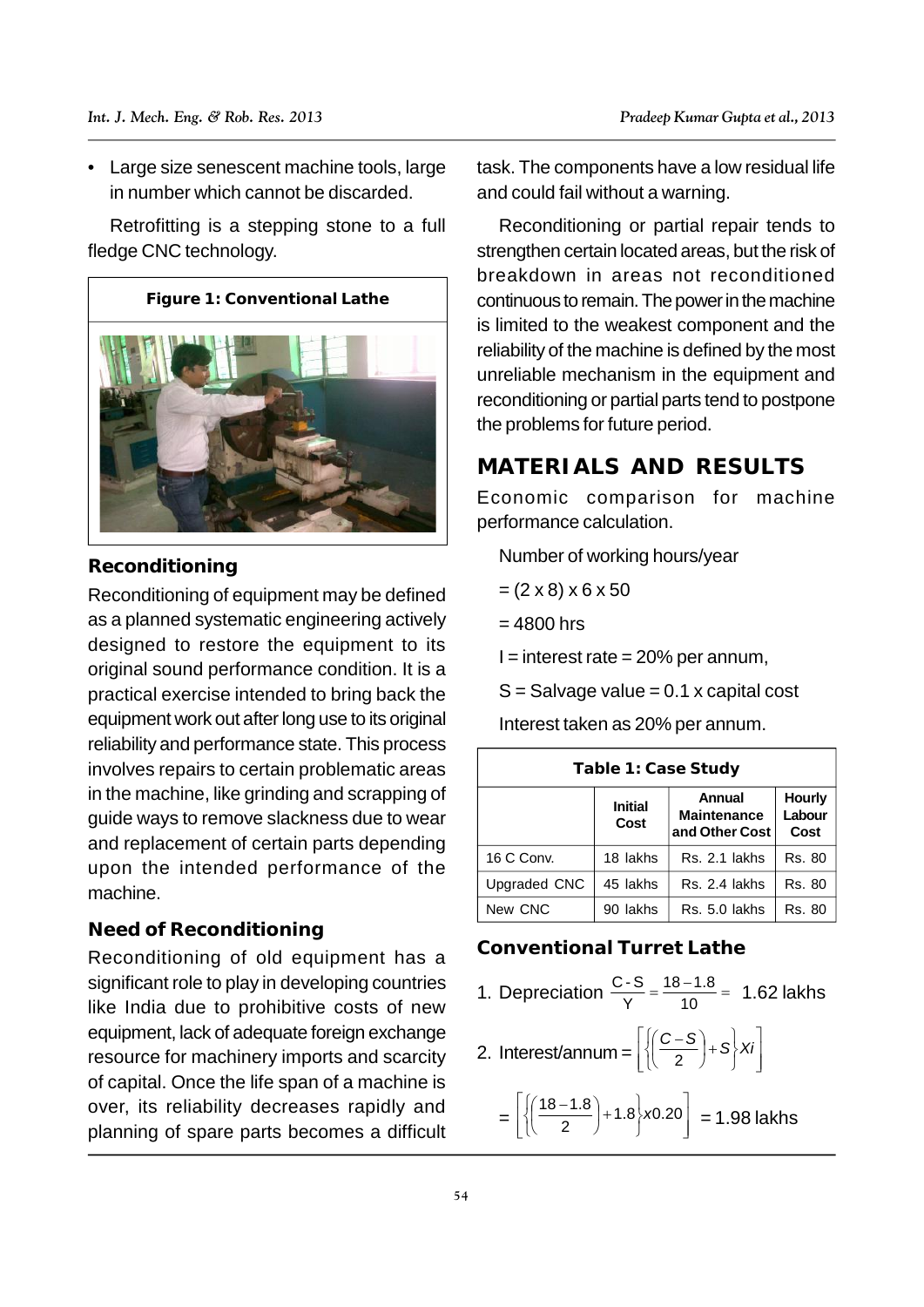- 3. Total annual  $\cos t = 1 + 2 + \text{M}$ aintenance  $\cos t$ 
	- $= 1.98 + 2.1 + 1.62$
	- $=$  Rs. 5.7 lakhs
- 4. Machine **hour** rate working hrs.x availability  $+$  hrly. labour cost  $=$  In the p  $\frac{III}{II}$  + hrly.labour cost = ln the process [taking  $78\%$  availability] =  $232.24$  Rs

#### **Upgraded Machine**

The work piece material used

- 1. Depreciation =  $\frac{C-S}{Y} = \frac{45-4.5}{10} = 4.05$  lakhs Table 2 Y 10 <sup>noonanno</sup> | Ta  $\frac{C-S}{V} = \frac{45-4.5}{10} = 4.05$  lakhs
- 2. Interest/annum =  $\left\{\left(\frac{C-S}{2}\right)+S\right\}Xi^{'}$  /  $\left\{\frac{C-S}{2}\right\}$  /  $\left\{\frac{C-S}{2}\right\}$  /  $\left\{\frac{C-S}{2}\right\}$  /  $\left\{\frac{C-S}{2}\right\}$  /  $\left\{\frac{C-S}{2}\right\}$  /  $\left\{\frac{C-S}{2}\right\}$  /  $\left\{\frac{C-S}{2}\right\}$  /  $\left\{\frac{C-S}{2}\right\}$  /  $\left\{\frac{C-S}{2}\right\}$  /  $\$  $\begin{bmatrix} 2 & 1 \\ 2 & 2 & 3 \end{bmatrix}$  | M  $\left\{\left|\frac{1}{2}\right|+\left|\frac{1}{2}\right|\right\}$   $\left|\frac{1}{2}\right|$  $\left\{\left(\frac{C-S}{2}\right)+S\right\}Xi$   $\left|\frac{C-S}{2}\right|$ ノ J I N  $\left(\frac{C-S}{2}\right)+S\left\{Xi\right\}$  $(2)$  $(C-S)$   $_{\sim}$   $\sqrt{2}$ 2 J Machine ho
	- $=\left[\left(\left(\frac{2}{2}\right)^{1+4.5}\right)^{1+4.5}\right]^{1+4.5}$  = Rs. 4.95 lakhs = the company of the company of the  $\begin{bmatrix} 1 & 2 & 7 & 7 & 7 \end{bmatrix}$  $\left[ (45-4.5)$ ,  $\right]$ ,  $\left[ 6, 68 \right]$  $\left| \begin{array}{cc} \end{array} \right|$   $\left| \begin{array}{cc} \end{array} \right|$   $\left| \begin{array}{cc} \end{array} \right|$  $|^{10.20}|$  = Rs. 4.95 lakhs  $\Box$  $\begin{array}{ccc} \begin{array}{ccc} \end{array} & & \begin{array}{ccc} \end{array} & & \begin{array}{ccc} \end{array} \end{array}$  $\begin{bmatrix} 2 & 1 \\ 2 & 2 \end{bmatrix}$   $\begin{bmatrix} 2 & 1 \\ 1 & 1 \end{bmatrix}$  $\frac{1}{2}$  + 4.5 \x0.20 | = Rs, 4.9  $\sqrt{\frac{45-4.5}{8}}+4.5$  x0.20 = Rs. 4.95 lakhs  $\left( \begin{array}{cc} 0 & 1 \\ 0 & 1 \end{array} \right)$  |  $-1$  1.00  $\left(\frac{45-4.5}{2}\right)$  + 4.5  $\times$  0.20 = Rs. 4.95 (2) J | "  $\left(\frac{45-4.5}{2}\right)$  + 4.5  $\times$  0.20 = Rs. 4.95 lakhs  $\left|\begin{array}{cc} \text{Cost of mac} \\ \text{Cantal cost} \end{array}\right|$  $\left(\frac{45-4.5}{2}\right)$  + 4.5  $x$ 0.20 = Rs. 4.95 lakhs  $\left(\frac{\text{Cos}}{2}\right)$
- 3. Total annual  $\cos t = 1 + 2 +$  Maintenance cost
	- $= 4.05 + 4.95 + 2.4$
	- $=$  Rs. 11.40 lakhs

4. Machine hour rate =  $\frac{11.40 \times 10}{4800 \times 0.96} + 80$  Down Time = 11.40 <sup>10</sup><sup>5</sup> *x*0.96 and *x*0.96  $x10^{\circ}$  and  $D_{\text{QMM}}$  Time

 $=$  Rs. 327.39

**New CNC Machine**

- 1. Depreciation =  $\frac{90-9}{10}$  = Rs. 8.1 lakhs  $10 \qquad \qquad \text{Note:}$  $\frac{90-9}{10}$  = Rs. 8.1 lakhs
- 2. Interest/annum =  $\left[\left(\frac{1}{2}\right)^{1+9} \right]$  X<sup>0.20</sup> Down Time  $\left[\left(90-9\right)\right]$   $\left[\right]$  $\{x0.20\}$  $[2 \t 2 \t 5 \t 1 \t 2 \t 1]$  Do  $\frac{1}{2}$  +9 x0.20  $\sqrt{\frac{90-9}{2}}+9$ /x0.20 ノ J | Dov  $\left(\frac{90-9}{2}\right)+9$  x0.20  $(2)$  |  $\left(\frac{90-9}{2}\right)$ +9  $\left| \times 0.20 \right|$  Down Time =  $\frac{90-9}{2}$  + 9 x 0.20  $\left| \frac{30-9}{2} \right|$ 
	- $=$  Rs. 9.9 lakhs
- 3. Total annual  $\cos t = 8.1 + 9.9 + 5$

 $=$  Rs. 23 lakhs

4. Machine hour rate  $=\frac{23210}{4800 \times 0.96} + 80$  $\frac{23 \times 10^5}{222 \times 10^5}$  + 80 *x*0.96 and *x*0.96 and *x*0.96 and *x*0.96 and *x*0.96 and *x*0.96 and *x*0.96 and *x*0.96 and *x*0.96 and *x*0.96 and *x*0.96 and *x*0.96 and *x*0.96 and *x*0.96 and *x*0.96 and *x*0.96 and *x*0.96 and *x*0.96 and *x*0.9  $x10^5$   $_{1.90}$ 

 $=$  Rs. 579.13

= Rs. 579 [Taking 96% availability]

**Case Study**

= In the present

Name of component: Commutator Segment

Operation involved: Facing, Boring, V Grooving

| – = 4.05 lakns | Table 2: Result Analysis                               |              |                            |                          |  |
|----------------|--------------------------------------------------------|--------------|----------------------------|--------------------------|--|
| ∤Xi            |                                                        | 16C<br>Conv. | Upgraded<br><b>Machine</b> | <b>New</b><br><b>CNC</b> |  |
|                | Machine hour rate (Rs.)                                | 232.24       | 327.39                     | 579                      |  |
|                | Machining time (in hours)                              | 3.00         | 1.00                       | 0.916                    |  |
| \s. 4.95 lakhs | Cost of machining (Rs.)                                | 696.72       | 327.39                     | 530.36                   |  |
|                | Capital cost (lakhs)                                   | 18           | 45                         | 90                       |  |
| intenance cost | Number of component<br>produced/year*                  | 1500         | 4500                       | 5241                     |  |
|                | 水平 マン・金官 コインフォール オーラン・シート アンファー ショップ・オール オープン オープン・コール |              |                            |                          |  |

**Note:** \*Estimating that same component produced throughout year.

#### **Data Before Upgradation**

Total working hours  $= 4800$  hours

 $Down Time = 1050 hours$ 

- Availability =  $(4800 1050)/4800 = 78.0\%$
- Up time ratio =  $(4800-1050)/4800 = 0.78$
- Down time ratio =  $\frac{1050}{4800}$  = 0.22

**Data Obtained After Upgradation**

 $\overline{\phantom{x}}$  Total working hours  $\phantom{x}=4800$  hours  $\vert$  0.00  $\vert$  10  $\vert$  10  $\vert$  10  $\vert$  10  $\vert$  10  $\vert$  10  $\vert$  10  $\vert$  10  $\vert$  10  $\vert$  10  $\vert$  10  $\vert$  10  $\vert$  10  $\vert$  10  $\vert$  10  $\vert$  10  $\vert$  10  $\vert$  10  $\vert$  10  $\vert$  10  $\vert$  10  $\vert$  10  $\vert$  10  $\vert$  10  $\vert$  10  $\vert$  10  $\vert$ 

> Down Time  $= 185$  hours

- Availability =  $(4800 185)/4800 = 96.0\%$
- Up time ratio =  $(4800-185)/4800 = 0.96$
- Down time ratio =  $\frac{96}{4800}$  = 0.04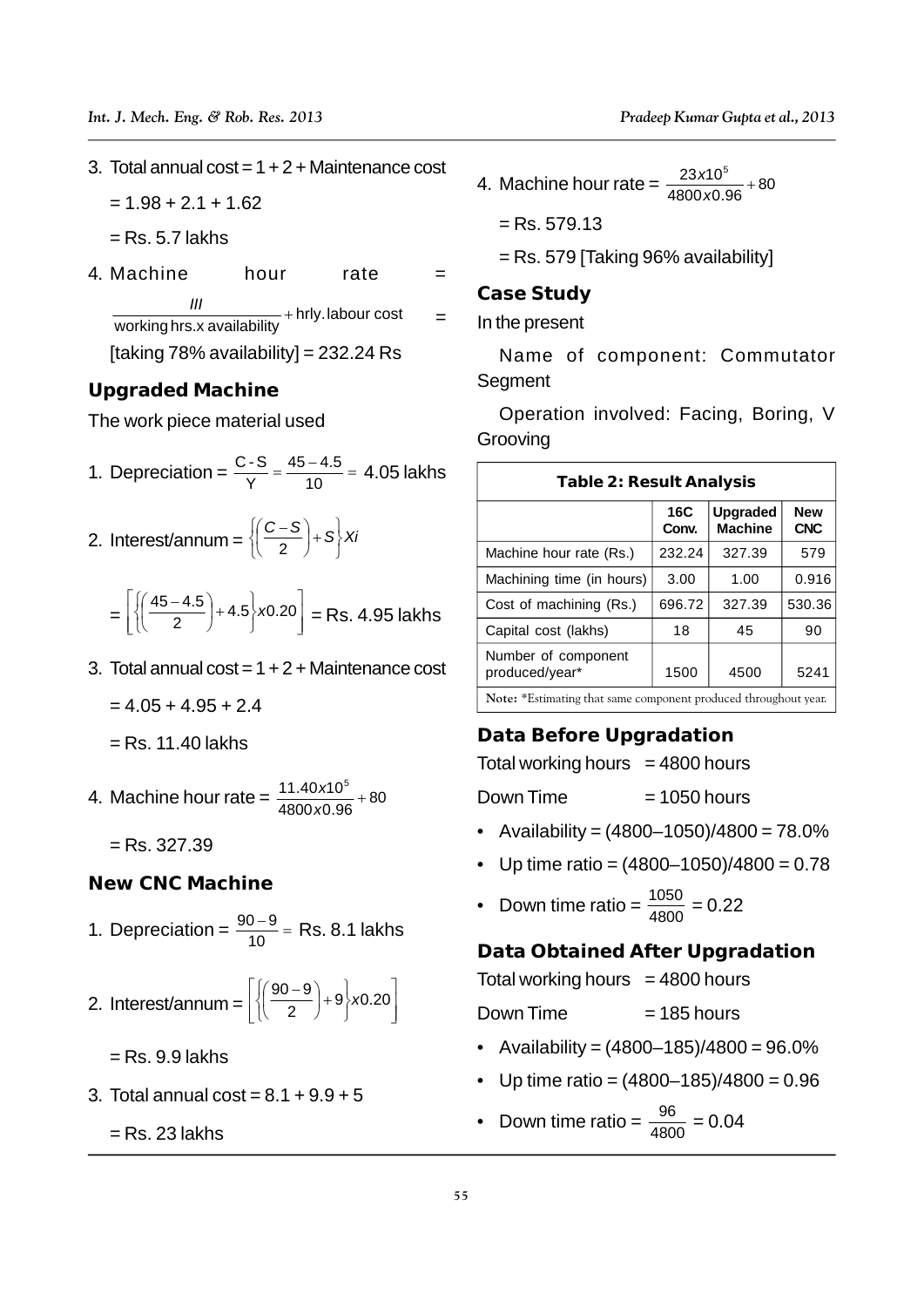

#### **Cost Justification for High Cost Automation**

Since we know every conventional senescent machine tool is not recommended for renovation. Features of automation that add value to retrofit machine like robot, AGVs, etc., are not justifiable until they are cost effective. Hence they are recommended only for certain machine with high initial cost which can ably support such automated features. One example is quoted below.

**Kolb's Multi Spindle Drilling Machine** Machine has 8 spindles for simultaneous drilling of holes on baffle plates of HCM division. Due to continue use of ageing the productivity was considerably reduce.

M/c has been upgraded with state of art CNC controller having latest features and integrating ASI bus concept high rating AC spindle and servo motors and drives for high reliability and fast diagnostics. It has been completely reconditioned and upgraded for use of high speed delta drills resulting in increased productivity, flexible automation, cycle time reduction, etc., Cost – Saving – 6 cores.

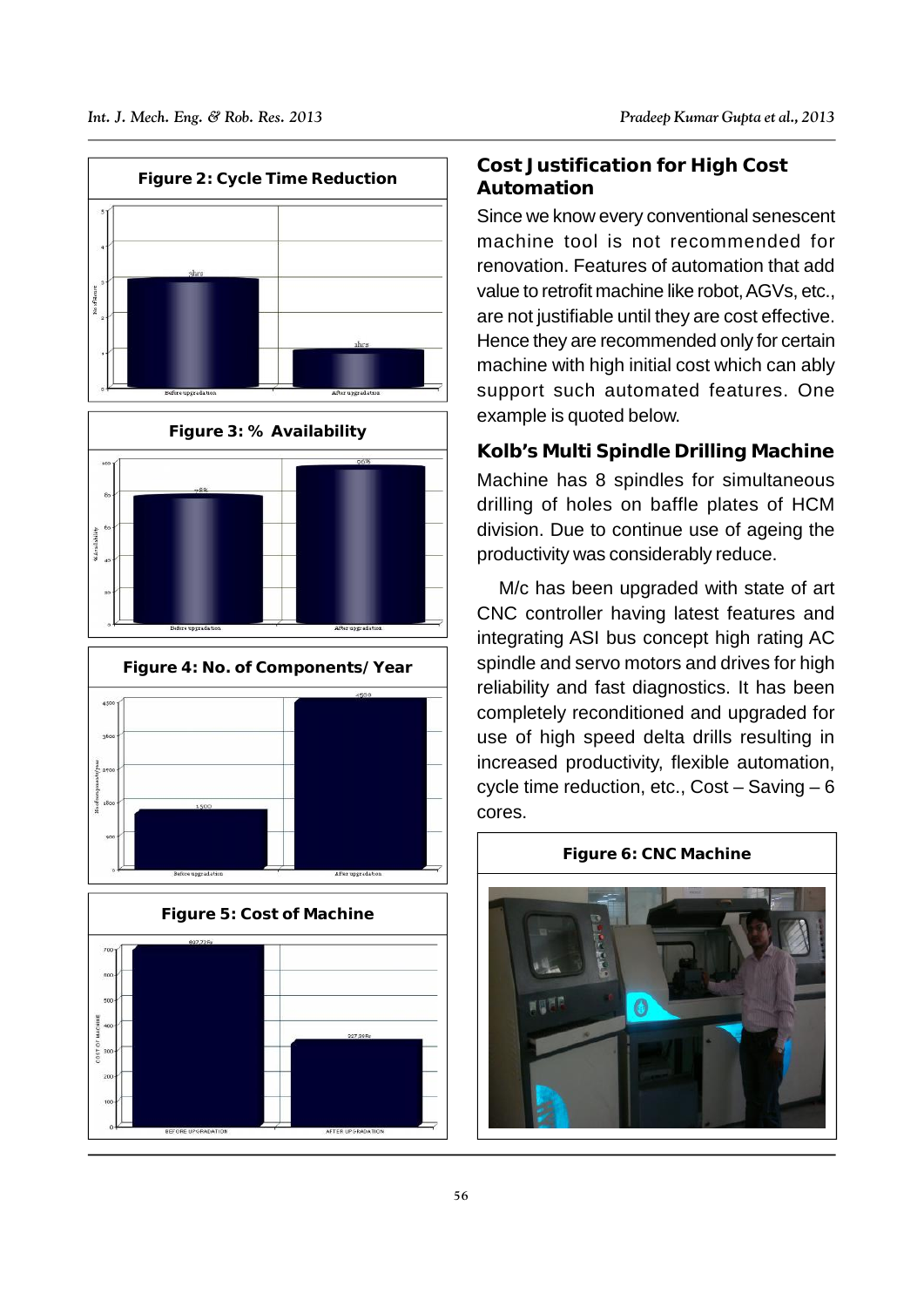# **RESULTS AND DISCUSSION**

- During Upgradation defective parts are either repaired or replaced to bring back original accuracy. This leads to lesser down time, higher machine accuracy, which in turn increase availability from 78% to 96%. Accuracy's are almost similar to those of Original CNC machine.
- By introducing automatic tool turret, hydraulically operated tall stock, modified numeric CNC controller and servo drives, selection of tool, speed and feed are performed automatically according to instruction given in program. These things lead to dramatic decrease in cycle time 3 hours to 1.00 hour. Fatigue to worker is reduced and his duty is limited to loading and unloading, entering program.
- By retrofitting high performance ball crews in place of conventional lead screw transmission efficiency drastically improved with sliding contact replaced by rolling contact.

| Table 3: With the Use of Sliding Contact<br>in Place of Rolling Contact Improvement<br>of Efficiency |                   |          |            |   |  |  |
|------------------------------------------------------------------------------------------------------|-------------------|----------|------------|---|--|--|
| <b>Ball Screw</b>                                                                                    | <b>Lead Screw</b> |          |            | е |  |  |
| 96%                                                                                                  | 60%               | Linear   | Efficiency | a |  |  |
| 96%                                                                                                  | 40%               | Rotating | Efficiency | O |  |  |

- AC servo motors, drives induced higher speed upto 1000 rpm without drop torque.
- Accurate positioning, precession feed attained through PLC controlled turret give higher accuracy's, better repeatability, hence lesser rejection and her quality.
- Cycle time reduction, high quality with lower rejection makes cost of the production very much lower.
- Chip conveyors, machine enclosure, attached for safety of worker enhance time saving. Centralized automatic lubrication system improves tool life and facilitates extended Operation.
- By incorporating power tool in the turret for drilling, and grinding we can further improve productivity.
- Hydraulic chuck, automatic job handling added to further improve, productivity.
- C-axis arrangement will improve capability of upgraded machine to machine intricate complex parts.

With the help of computer program it is very easy to decide the feasibility of a machine for Upgradation. We have also analyzed the cost effectiveness of upgraded machine at par with CNC as well as conventional machines.

## **CONCLUSION**

The results obtained have proved that retrofitting is very cost effective method for enhancing productivity, availability and improving performance level. With suitable and economical application of automation, value addition takes place and takes performance of retrofitted machine becomes further better. Customized retrofit makes maximum re-use of existing equipment and is therefore more economical than a complete new installation. With the possibility to sequence the retrofit installation, service interruptions can be minimized. At the same time, our clients' power systems get upgraded to the latest available breaker, protection and control technology, increasing functionality and improving reliability and safety.